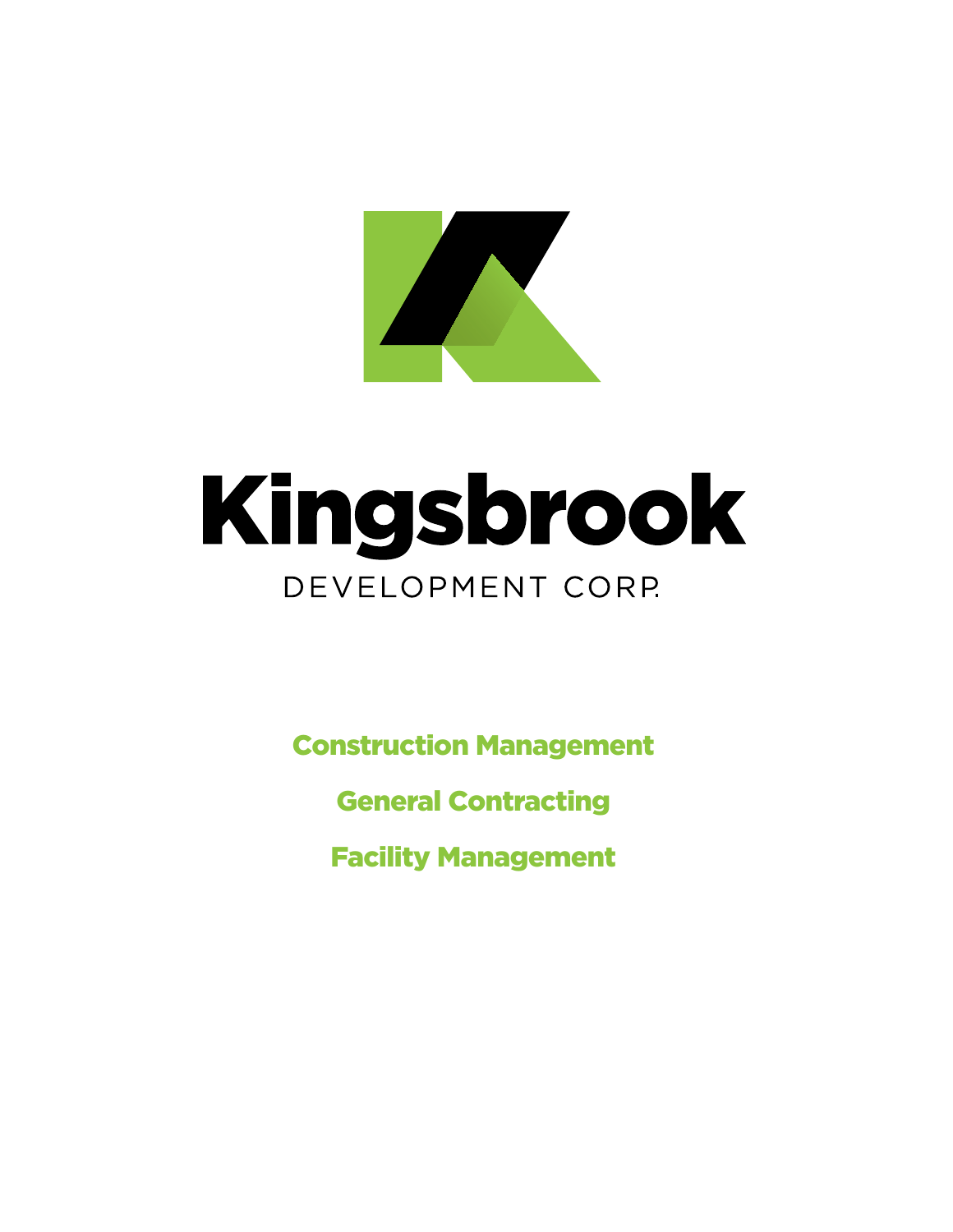

Established in 1998, Kingsbrook Development Corp. is a privately owned full service construction and management firm offering services to both public and private clients throughout Southern New England. We specialize in Construction Management, General Contracting and Facility Management. Although each company division operates as it's own entity, it is the synergies between the divisions that gives us the ability to maximize any project budget and provide top-quality services thought the development process. Our history and experience enable us to provide our clients a unique insight into any construction and/or management project.

#### Construction Management

Our construction management service ensures a project's success by meeting expectations of quality, time and cost. By managing risks and controlling costs, our experienced construction managers focus on achieving the end result while monitoring the ongoing details. This comprehensive management at every stage of the project includes pre-construction planning, complete construction oversight, and post-construction services.

# General Contracting

Our general contracting services are the perfect combination of client centered focus and general contracting expertise. Our pre-construction expertise has been developed through decades of owner representation. This is coupled with reliability, personal commitment, and field proven craftsmanship to deliver a quality project. Our control and delivery of project time, cost and quality are seamlessly managed from design through close-out to the client's benefit.

#### Facility Management

We offer a complete facility, property and maintenance management program that will increase the functionality, quality and economics of your property. Owners can be assured that their facility is adequately prepared for both day to day and long term operations. As part of this service we perform an assessment of a facility's physical condition as well as its mechanical or operational systems. This analysis allows for better control, expenditure forecasting, and quality assurance.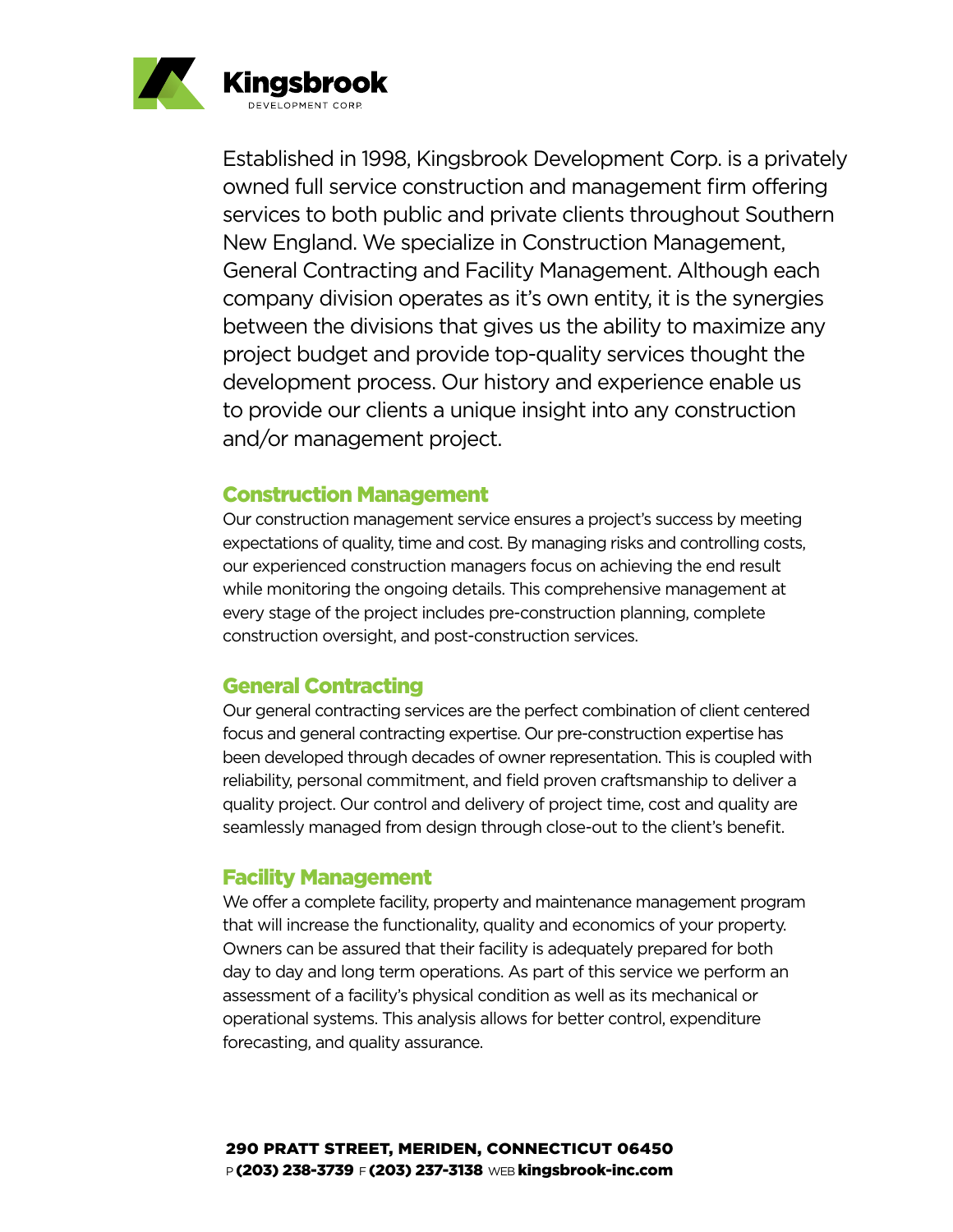

#### Construction Management



Our construction management service ensures a project's success by meeting expectations of quality, time and cost. By managing risks and controlling costs, our experienced construction managers

focus on achieving the end result while monitoring the ongoing details. This comprehensive management at every stage of the project includes pre-construction planning, complete construction oversight, and post-construction services.

# Our services include:

- Project overview, development and master plan
- Project budget and resources scheduling
- Value engineering
- Construct-ability reviews
- Design and construction schedules
- Contract document development
- Contract bidding, negotiation and award
- On-site management and coordination
- Contract administration
- Quality control and inspection
- Safety monitoring
- Budget management
- Change control and management
- Audits and cost-to-complete estimates
- Operation and maintenance manuals and orientation
- Project completion and close-out
- Final project walk-through
- Final billings and contract close-outs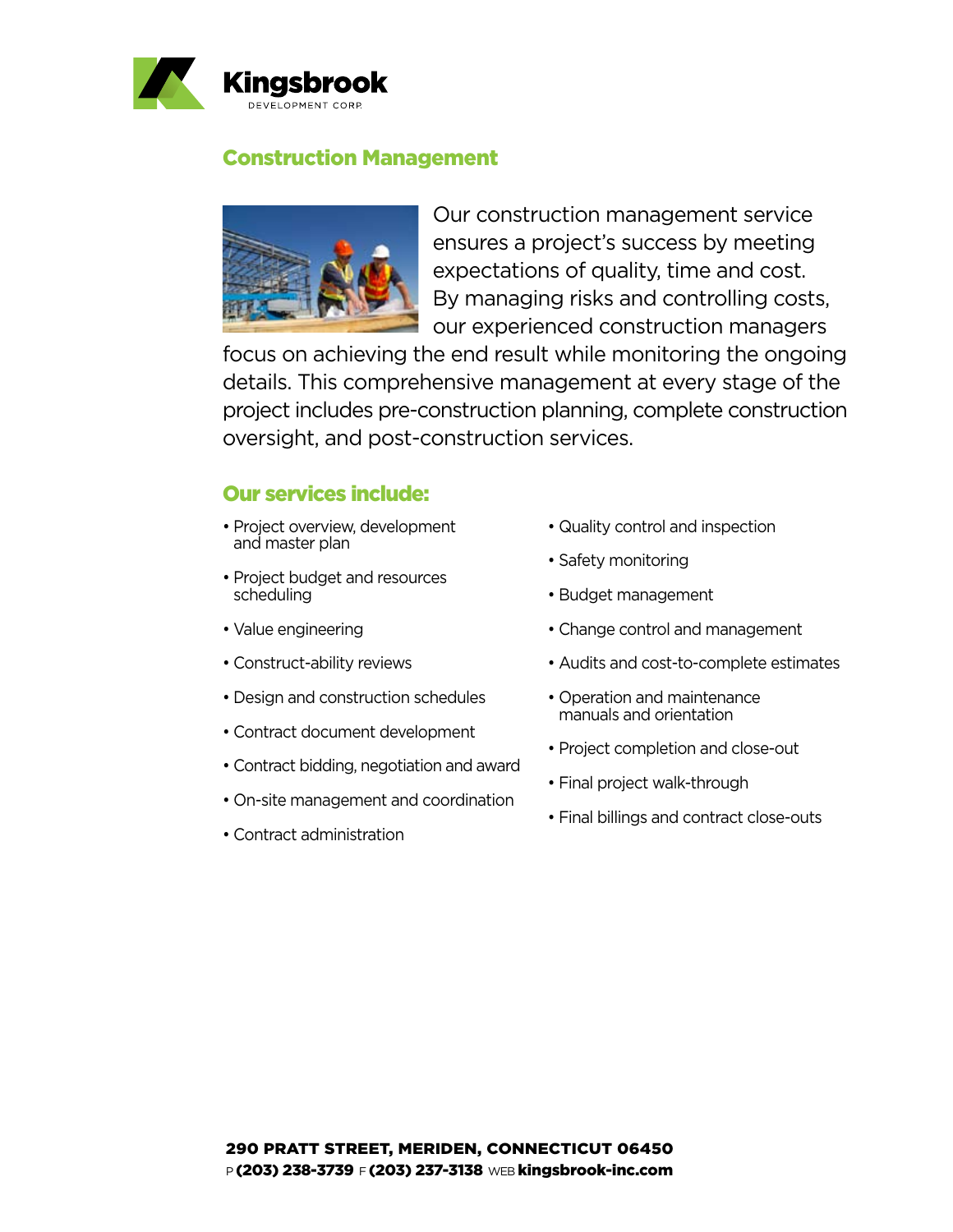

#### General Contracting



Our general contracting services are the perfect combination of client centered focus and general contracting expertise. Our pre-construction expertise has been developed through decades of owner

representation. This is coupled with reliability, personal commitment, and field proven craftsmanship to deliver a quality project. Our control and delivery of project time, cost and quality are seamlessly managed from design through close-out to the client's benefit.

# Our services include:

- Competitive bid process
- Design build projects
- Project estimating
- Seamless oversight and management
- Project accounting
- Continued reporting
- Pre-construction review
- Schedule development
- Site logistic planning
- Budgeting/Cost monitoring and control
- Regulatory investigation
- Zoning and code compliance
- $\bullet$  Green building and LEED review  $\hspace{0.1cm}\bullet$
- Bid packaging
- Value engineering
- Subcontractor pre-qualification and management
- Schedule implantation and management
- Shop drawings and material submittal review
- Site coordination and management
- Quality control
- Safety monitoring and ICRA level 5 compliance
- Change in work scope management
- Status reporting
- Post-construction
- erganism Closeout and document turnover
	- Occupancy and system transition
	- Certificate of occupancy/notice of completion e of  $\overline{S}$ 
		- As-built documentation